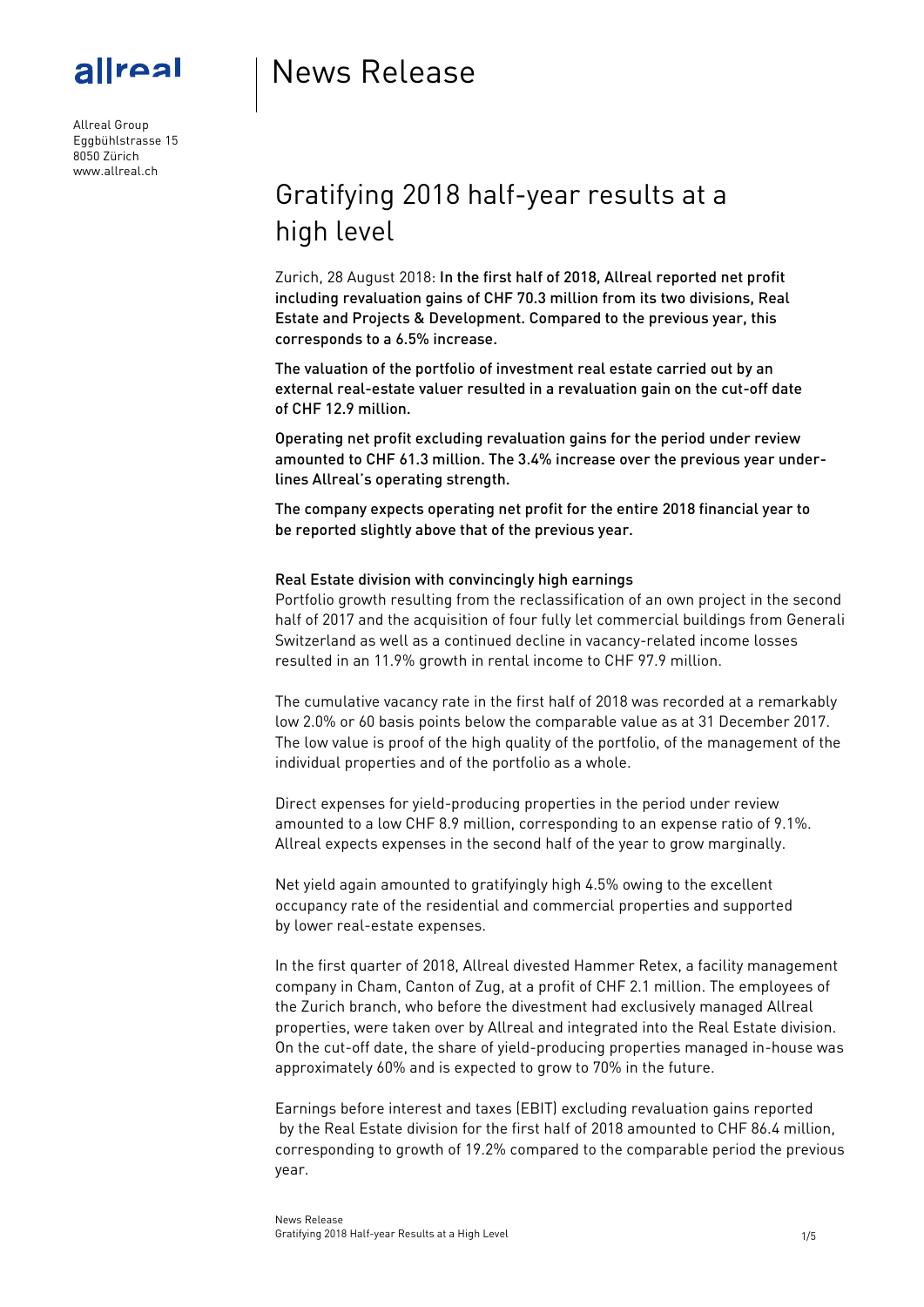No changes in the period under review are reported for the portfolio of yield producing properties. On the cut-off date it comprised 20 residential and 43 commercial properties. By contrast, the portfolio of investment real estate under construction recorded two additions amounting to CHF 40.6 million as a result of the reclassification of two own projects, namely Hardstrasse 301 (Escher-Wyss-Areal) in Zurich-West and Grünhof in Zurich Aussersihl.

Valuation by an external real estate valuer of investment real estate resulted in a positive value adjustment before taxes of CHF 12.9 million. Of this amount, the portfolio of yield-producing properties accounts for CHF 5.7 million and that of investment real estate under construction for CHF 7.2 million.

Consequently, the total value of the overall portfolio extended by two investment properties under construction amounted to CHF 3.98 billion.

### The Projects & Development division continues to successfully assert itself in a market characterised by pressure on margins and profits

Income generated in the first half of 2018 by the Projects & Development division from development and realisation for third parties, sale of development real estate, and capitalised performance for own projects amounted to CHF 27.2 million.

The result is reported 27.3% below that of the comparable period the previous year and is due, on the one hand, to expected lower profits resulting from the sale of condominiums and, on the other, to the lower volume of project realisation for third parties.

Of the income derived by the Projects & Development division, CHF 20.2 million or 74.3% was generated by the development and realisation of third-party contracts. The resulting gross margin of 14.4% surpassed the record result reported for the previous year.

Income from sales development amounted to CHF 2.1 million. The sale of residential property on Kirschblütenweg Basel and on Solistrasse Bülach ZH contributed to this result. With effect from 20 March 2018, the 12,004 square metre development property on Grindelstrasse in Bassersdorf was sold to a commercial investor.

The share of capitalized performance for own projects in the earnings from Projects & Development amounting to CHF 3.4 million represents a share of 12.5%. From the second half of 2018, construction start in June 2018 of the two own projects, Hardstrasse 301 and Grünhof, will result in higher capitalized performance.

In the first half of 2018, operating expenses of the Projects & Development division amounted to CHF 24.6 million. Earnings before interest and taxes (EBIT) of CHF 6.6 million was reported clearly below that of the previous year owing to significantly lower profits from the sale of development real estate and sales-related lower earnings from Realisation Projects & Development.

In the first half of 2018, Allreal acquired land measuring 8386 square metres at the price of CHF 33.5 million in Lucerne Eggen. Allreal is planning a high-quality project comprising 72 condominiums in the medium price range for which there is strong demand. In the second half of 2018, Allreal will carry out an architectural competition to serve as the basis for the project to be developed in 2019.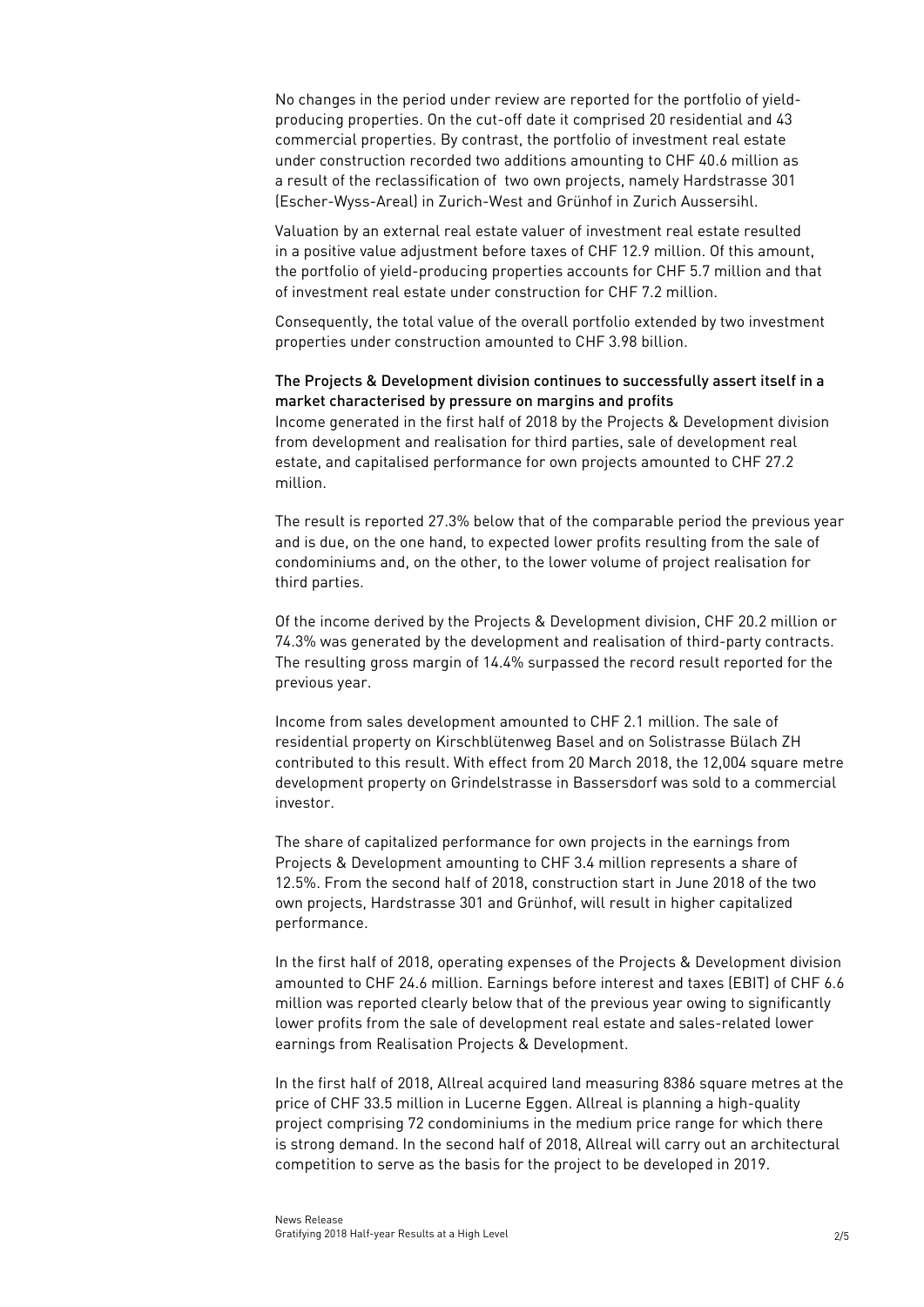Of the project volume completed by Realisation in the first half of 2018 amounting to CHF 166.0 million, the share of third-party projects was CHF 140.1 million or 84.4% and that of own projects for sale to third parties or for Allreal's own portfolio CHF 25.9 million or 15.6%. By year-end and in the following year, the share of third-party projects in the overall volume is likely to decline.

In terms of project volume completed in the period under review, new construction projects represented a share of CHF 129.1 million or 77.8% and that of renovation and conversion projects CHF 36.9 million or 22.2%.

On the cut-off date, the Realisation department reported a secured order backlog of CHF 663 million representing utilisation of available capacity for a period of about 18 months.

#### Advantageous financing secured olng-term

In the period under review, the group's financial liabilities as at 30 June 2018 were reported at CHF 1.86 billion representing a decline of CHF 57 million. Of this amount, bond issues represent 58.2%, fixed-rate mortgages 24.4%, and fixed advances 17.4%.

In March 2018, Allreal successfully placed a 0.50% bond issue for CHF 125 million with a term ending in 2023.

As a result of long-term fixed-rate mortgages concluded in the period under review amounting to CHF 52 million, the average duration of the fixed-interest period rose by four months to 53 months.

Average interest rate for financial liabilities on the cut-off date amounted to 1.57%, only slightly above the comparable value on 31 December 2017 of 1.53%.

Freely and short-term available lines of credit available as at 30 June 2018 securing high financial scope for the company amounted to CHF 774 million.

#### Confirmation of profit forecast for the 2018 financial year

The two divisions, Real Estate and Projects & Development, showed a good performance in their The company anticipates continued stable business development for the Real Estate and the Projects & Development divisions.

The confident assessment is based on careful and realistic assessment of the risks and opportunities in the various markets and fields of activity. Moreover, the company's financial strength and its independence guarantee a high degree of security and freedom of action.

Owing to the low vacancy rate and the low number of commercial rental agreements up for renewal, no essential changes in the portfolio are expected for the second half of 2018.

The Projects & Development division is well positioned in the market thanks to its innovative project development and to realisation focused on commercially successful projects.

The company expects operating net profit for the entire 2018 financial year to be reported slightly above that of the previous year.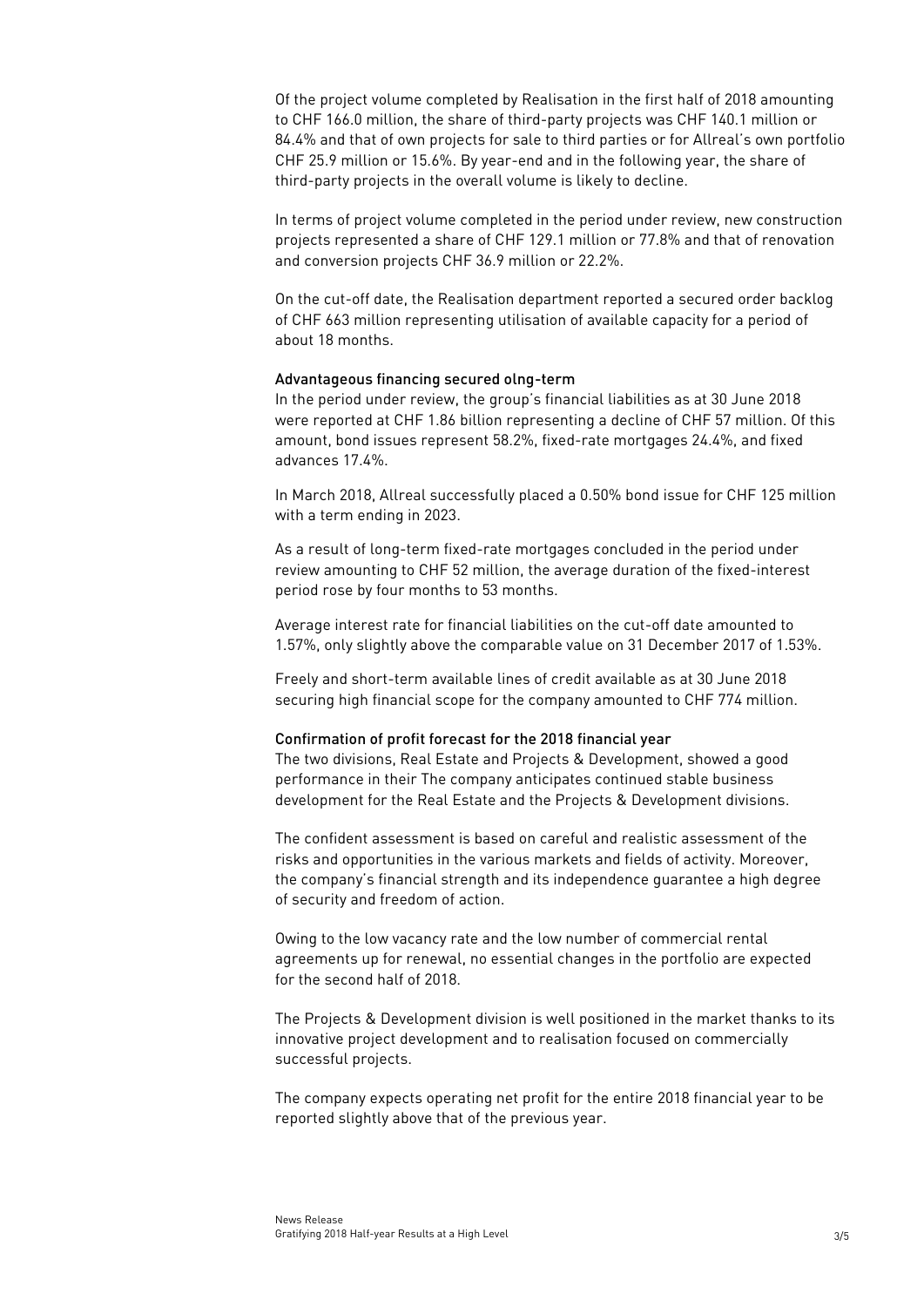This news release and the half-year report are also available electronically: www.allreal.ch

| For further information:       |                                 |
|--------------------------------|---------------------------------|
| Thomas Wapp                    | Matthias Meier                  |
| <b>Chief Financial Officer</b> | <b>Corporate Communications</b> |
| T +41 44 319 14 88             | T +41 44 319 12 67.             |
| M +41 78 721 11 88             | M +41 79 400 37 72              |
| thomas.wapp @allreal.ch        | matthias.meier@allreal.ch       |